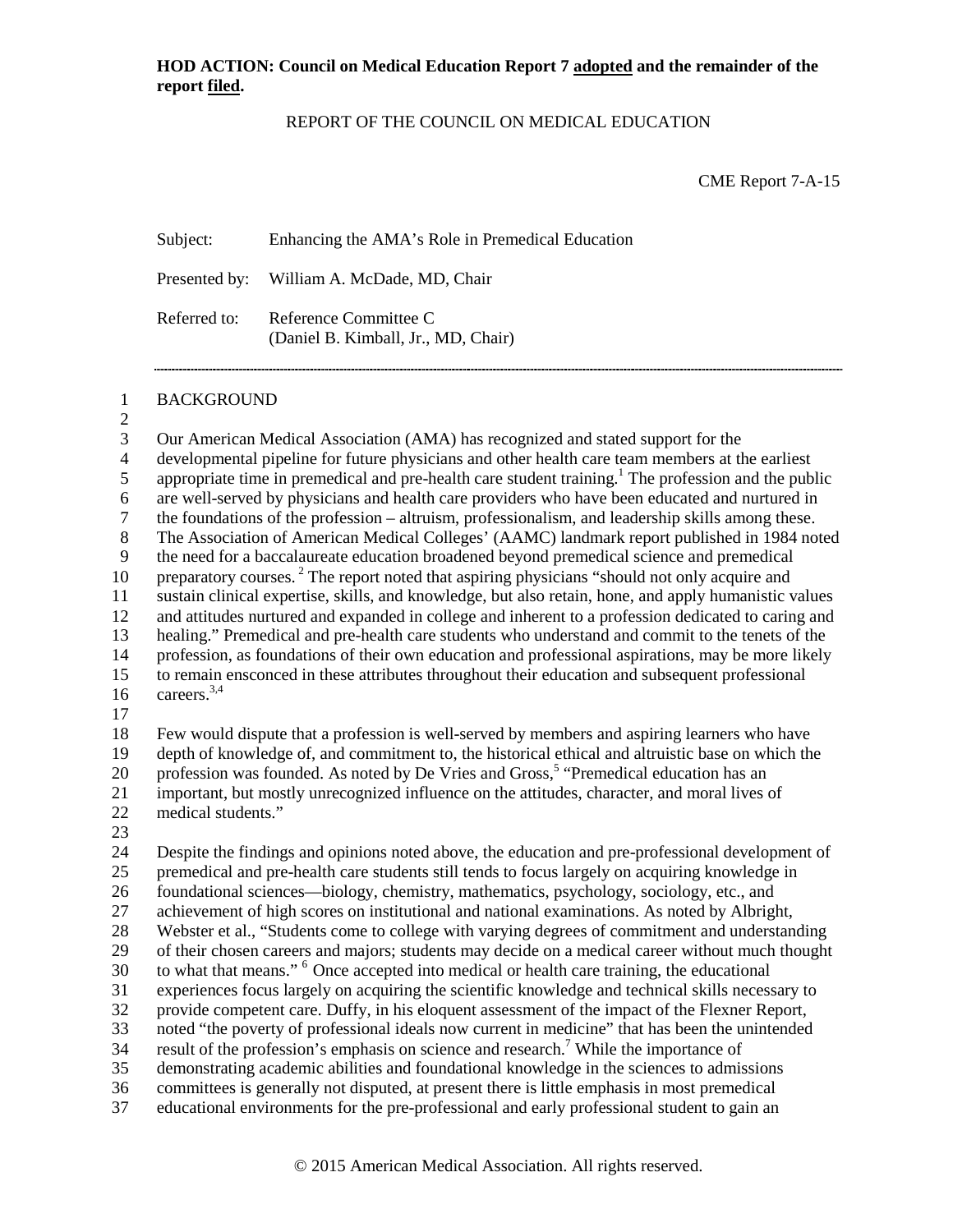1 understanding of the "greater calling" of the chosen profession. As noted by Rockey and Winship,<sup>8</sup> "We must make changes throughout the continuum of medical education and training that foster 3 the development of medical leaders who can think and act—with our patients' best interests in the pre-eminent—in the service of the profession and our health care system." Inui's report to the 4 pre-eminent—in the service of the profession and our health care system." Inui's report to the<br>5 AAMC on professionalism development<sup>9</sup> notes the current status of medical student education AAMC on professionalism development<sup>9</sup> notes the current status of medical student education: <sup>6</sup> "The 'formative trajectory' of medical students is one that prepares them poorly for the kind of life commitment that we as faculty, given our ideals about professionalism in medicine, hope they 7 commitment that we as faculty, given our ideals about professionalism in medicine, hope they make in their careers." make in their careers." CURRENT AMA ACTIVITIES/INVOLVEMENT IN THE PREMEDICAL EDUCATION DOMAIN 13 Our AMA's current outreach and products addressing the needs of premedical and pre-health care<br>14 students are limited. Student membership in the AMA requires enrollment in a Liaison Committee students are limited. Student membership in the AMA requires enrollment in a Liaison Committee

- on Medical Education (LCME)- or American Osteopathic Association (AOA)-accredited medical education program. According to our AMA, more than 50 percent of medical students in LCME-
- accredited school programs hold active AMA student memberships. Premedical students begin forging a bond and commitment to the organization through their interaction with the AMA
- "Becoming a Physician" website. This is one of the most-visited sections of the AMA website.
- 
- 20 Indeed, AMA data show that the site garnered more than 275,000 page views in 2014 and is averaging over 30,000 page views/month in 2015. At the same time, however, the premedical averaging over 30,000 page views/month in 2015. At the same time, however, the premedical
- information provided on that site focuses primarily on the technical aspects of admission to
- medical education programs, with links to other organizations' websites and an overview of the
- steps to independent practice. An updated, enhanced website, with more attention to the
- professional development aspect of the field of medicine, may better serve the needs of the many premedical students who use this popular resource and increase their understanding of the ethical foundation that underpins the profession.
- 

 OTHER ORGANIZATIONS' ACTIVITIES/INVOLVEMENT IN THE PREMEDICAL EDUCATION DOMAIN

 The "Becoming a Physician" site provides a direct link to the National Association of Advisors for the Health Professions (NAAHP) and the AAMC's "Aspiring Docs." Accessing educational material from the NAAHP site requires membership and a \$125 annual fee. The Aspiring Docs website focuses almost exclusively on the application process, career options, services available, financial aid, and an overview of the medical education continuum. Publicly accessible websites maintained by the American Medical Student Association and the Student National Medical Association contain similar information related to the process of applying to medical school.

 POTENTIAL STRATEGIES FOR ENHANCING OUR AMA'S ROLE IN THE PREMEDICAL EDUCATION ARENA

The opportunity exists to expand current premedical education and mentoring of aspiring

- physicians and those considering medicine as a profession. Capitalizing on these opportunities
- could fill gaps that have been identified for decades (and for the most part incompletely addressed),
- such as early development of professionalism and altruism characteristics for future physicians.
- 
- A potential opportunity would be for the AMA, alone or in collaboration with other medical
- education interests, to investigate enhancing its existing "Becoming a Physician" website with
- additional educational resources targeted to premedical and pre-health care students. These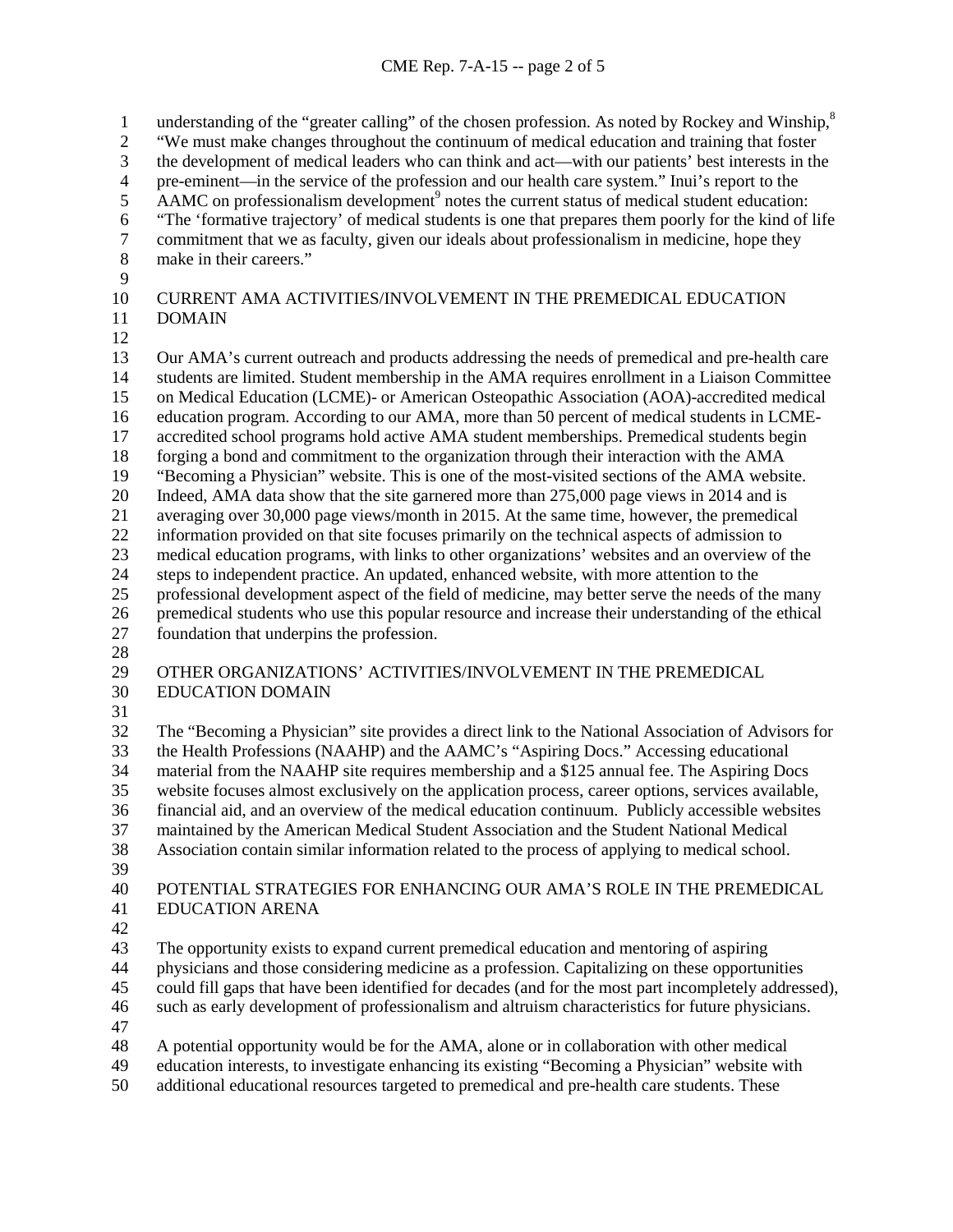- resources, in the form of online modules, could serve to provide an understanding of the
- foundations of the profession. Possible topics could include, but are not limited to:
- $\frac{3}{4}$
- 
- 4 The origin and evolution of the profession<br>5 Basic concepts of medical professionalism • Basic concepts of medical professionalism
- <sup>6</sup> An introduction to medical ethics and discussion of their relevance to contemporary issues<br><sup>7</sup> The role of the physician in society and public health
- <sup>7</sup> **•** The role of the physician in society and public health<br>8 **•** Basic medical economics
- Basic medical economics
- The impact of sentinel and recent legislation on medical practice
- Physician leadership development
- Interprofessional teamwork in health care, and the physician's role on the team
- 12 The role and influence of organized medicine
- <sup>13</sup> Milestones, stages of training, and the roles of regulatory bodies involved in the oversight of physician education and the practice of medicine of physician education and the practice of medicine
- 

 A further step could be a simple assessment at the end of each module to assure successful completion of that module. Successful completion could result in a downloadable "certificate of completion." This certificate could in turn be provided in medical school application materials to demonstrate to admissions committees that an applicant has an understanding of the basis of the 20 profession and commitment to the principles. To complement this resource, the AMA could<br>21 consider offering low-cost opportunities for engagement activities to premedical students or consider offering low-cost opportunities for engagement activities to premedical students or pre- health professions students, to include access to the modules. Such activities might lead to development of an early relationship between aspiring physicians and our AMA, which could potentially provide additional downstream benefits to the organization in terms of membership and expanded involvement with the AMA. It could also provide an additional measure for medical school admissions personnel as they consider the merits of a given applicant. Prior to development, input from medical schools would be needed to fully explore feasibility and potential value to schools of this program.

## RESOURCE NEEDS/BARRIERS

 Implementing the strategies noted above would require resource allocation within the AMA. The expertise for content development is currently present among staff and active members. Staff time for content development would need to be allocated and prioritized. Within the appropriate AMA unit(s), infrastructure would need to be developed to support the proposed activities, along with new staff time. A marketing plan would need to be developed and implemented. Allocation of these resources and coordination of efforts presents challenges within the organization.

EXISTING AMA POLICY

Current AMA policy relevant to this report includes the following:

H-295.871, Initiative to Transform Medical Education: Strategies for Medical Education Reform.

Our AMA continues to recognize the need for transformation of medical education across the

continuum from premedical preparation through continuing physician professional development

and the need to involve multiple stakeholders in the transformation process, while taking an

appropriate leadership and coordinating role.

H-295.995, Recommendations for Future Directions for Medical Education

- Our AMA supports the following recommendations relating to the future directions for medical
- education: (1) The medical profession and those responsible for medical education should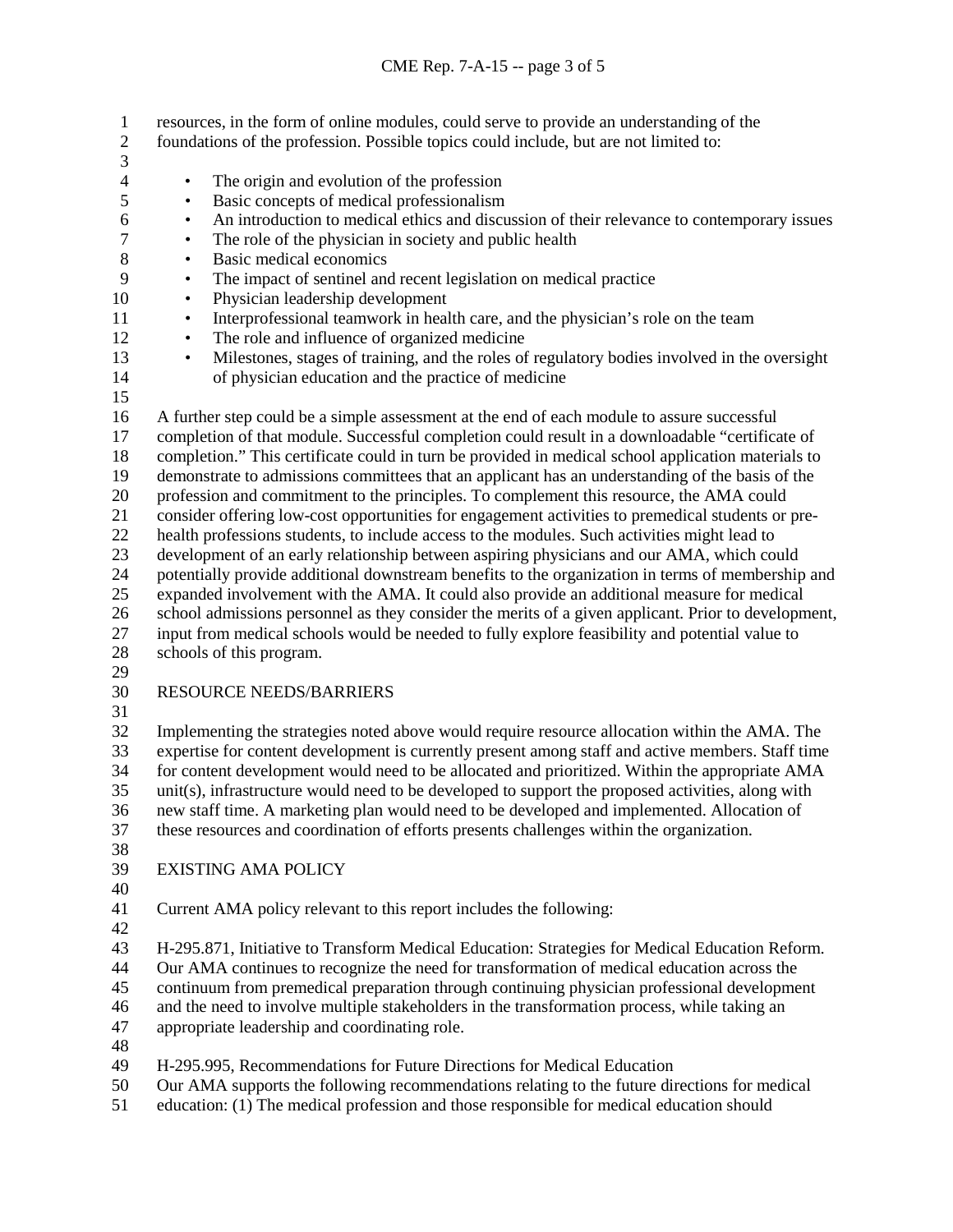strengthen the general or broad components of both undergraduate and graduate medical education. All medical students and resident physicians should have general knowledge of the whole field of 3 medicine regardless of their projected choice of specialty. (2) Schools of medicine should accept<br>4 the principle and should state in their requirements for admission that a broad cultural education i 4 the principle and should state in their requirements for admission that a broad cultural education in<br>5 the arts, humanities, and social sciences, as well as in the biological and physical sciences, is the arts, humanities, and social sciences, as well as in the biological and physical sciences, is desirable. . . . (5) Medical schools should require their admissions committees to make every effort to determine that the students admitted possess integrity as well as the ability to acquire the knowledge and skills required of a physician. (6) Although the results of standardized admission testing may be an important predictor of the ability of students to complete courses in the preclinical sciences successfully, medical schools should utilize such tests as only one of several criteria for the selection of students. Continuing review of admission tests is encouraged because the subject content of such examinations has an influence on premedical education and counseling. (7) Medical schools should improve their liaison with college counselors so that potential medical students can be given early and effective advice. The resources of regional and national organizations can be useful in developing this communication. . . .

- 
- 
- SUMMARY AND RECOMMENDATIONS

 Society and leaders in medical education have been calling for an increased emphasis on 20 professionalism development in medical education. Meanwhile, premedical education and most<br>21 established organizational resources focusing on these learners emphasize educational requireme established organizational resources focusing on these learners emphasize educational requirements and achievement scores in the foundational sciences. Our AMA could address the needs of the profession and society by providing enhanced resources for pre-professional development and mentoring, prior to matriculation into medical school, for a broad group of learners who will become tomorrow's health professionals. As a first step, revising and updating the "Becoming a Physician" website would enhance the value of this resource and help premedical student better understand the practice of medicine and the role of physicians in society. A second step, pending a thorough review of feasibility and available resources, would be to develop additional AMA engagement activities to 1) aid premedical students as they seek entry to medical school, 2) assist advisors and mentors to these students, 3) help medical schools make better, more informed decisions on admissions, and 4) help future medical students, and physicians, understand the relevance of our AMA and the long-term value of engagement and membership in the association. The Council on Medical Education therefore recommends that the following recommendations be adopted and that the remainder of the report be filed. 1. That our American Medical Association (AMA) update its "Becoming a Physician" website with most relevant information to enhance usage and usability, and support the concept and explore the feasibility of enhancing current AMA online resources for premedical students. (Directive to Take Action) 

- 2. That our AMA explore the feasibility of developing innovative online "premedical" engagement activities that are affordable to students and cost-effective for our AMA and have value to medical school admissions personnel. (Directive to Take Action)
- 
- 3. That our AMA explore the feasibility of developing resources to enhance premedical student advising and mentoring by physicians and others. (Directive to Take Action)

Fiscal Note: \$5,000.